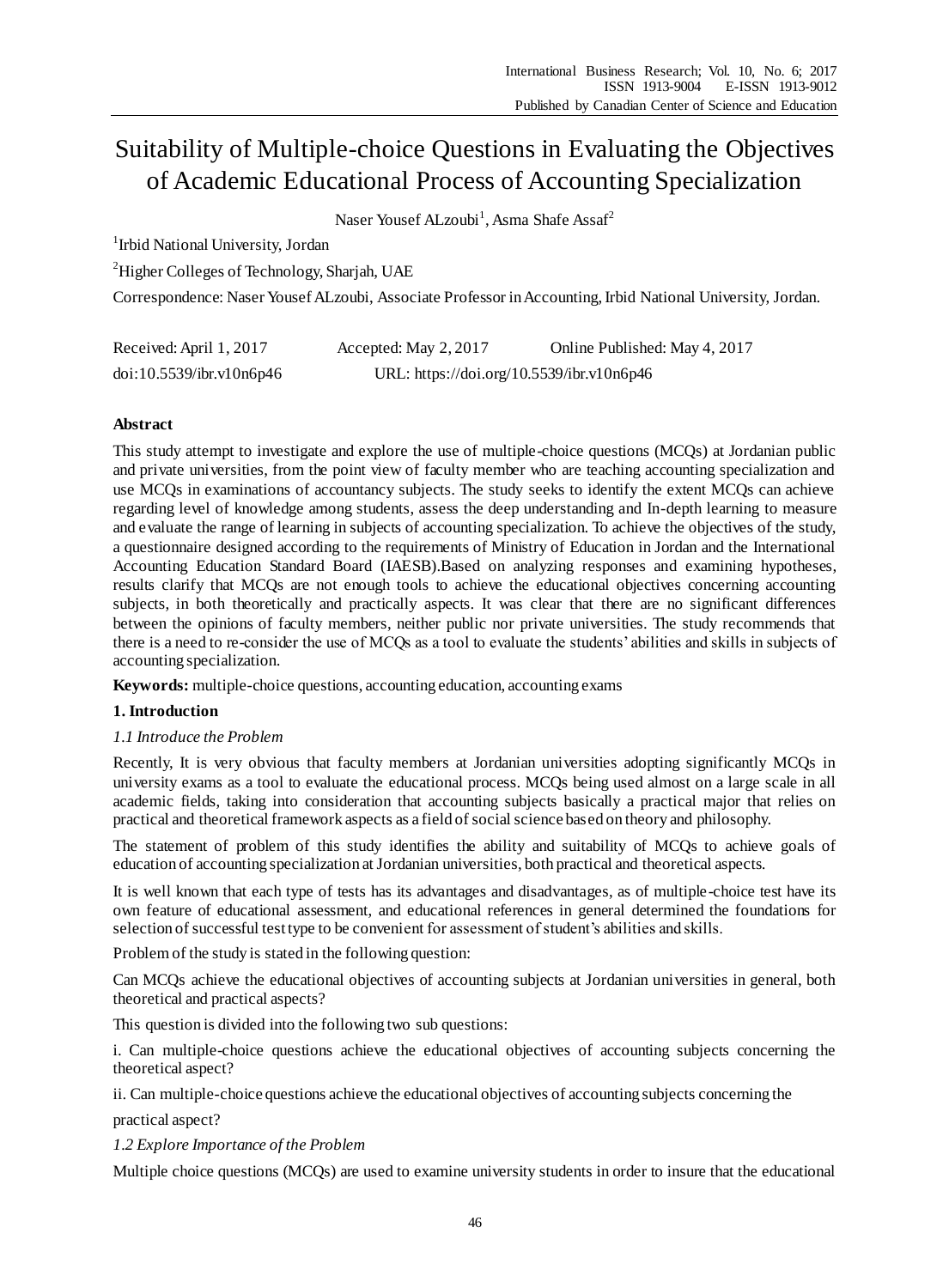objectives are achieved, regardless of method used whether MCQs, open book or oral questions. The use of any of these methods aims to make sure that the purpose of educational process has been achieved and to be certain that students have acquired knowledge and deep understanding of the contents of subjects which have been taught.

The choice of test method is an absolute unrestraint to the instructor, but the purpose and the appropriateness of the test method considered important indicators in comparison between the types of available tests, as there are many types of tests such as essay and objective questions which are related to a different advantages and disadvantages of each method to conduct a measurement, evaluation and assessment of the educational process.

The aim of current study is to focus on the most common types of questions in accounting specialization, which is the MCQs; it's widely used in professional examinations such as Certified Public Accountant (CPA) and Certified Managerial Accountant (CMA) and others. Recently, this type of questions widely used in university tests (Zucker, 2003).

It is worthy mentioned that there is a distinction between the concept of learning and the concept of education or teaching of accounting, the latter concept is the focus of this study, while the concept of learning is concerned to change or modify relatively constant behavior through training and the student's role here is an initiator and the Instructor is a coordinator, the teaching or education specifically is disciplined and oriented process, including three basic operations as follows:

i. Design process and planning whereby the input of teaching is organized in the form of syllabus to achieve the specific objectives of the educational process.

ii. The implementation process and the actual application of the plan during the semester.

iii. Assessment process, the achievement level of teaching system objectives can be met and evaluated (Zaytoun , 2001).

In regards of accounting specialization, the International Accounting Education Standard Board (IAESB) issued a set of eight international standards for the education of accounting -International Education Standard (IES) which concerns with learning and teaching the accounting subjects, the international standard for Accounting education 3IES # "measuring the capacity and professionalism to help professional organizations in assessment, development and management of the written tests, which contains the guiding principles for the measurement and evaluation process (www.ifac.org).

The importance of this study is related to the academic and educational field at Jordanian universities and clarifies the effect of MCQs with regard to the level of educational outcomes of graduates, and importance of the study can be summarized in the following points:

i. Verify the outputs of the educational process for the students of accounting regarding information and

skills they acquired in their field of specialization.

ii. Verify the validity of marks obtained by the student based on is compatible with the volume of useful information and skills received by student.

iii. Verifying the reliability of results based on MCQs and appropriateness of selected questions in assessment of student performance.

# *1.3 Study Objectives*

The study aims to:

1. Evaluate the use of MCQs to assure achieving the educational objectives concerning accounting subjects in Jordanian universities in general, regarding both theoretical and practical aspects.

2. Evaluate the use of MCQs are suitable to assure the ability in achieving the educational objectives related to the theoretical aspects in accounting subjects.

3. Evaluate the use of MCQs are suitable to assure the ability in achieving the educational objectives related to the practical aspects in accounting subjects.

#### *1.4 Limitations of the Study*

In view of the study features and for the purpose to obtain accurate and reliable results, the study focuses were mainly on the followings:

i. Emphasis in Education and academic teaching, but did not address learning and vocational training.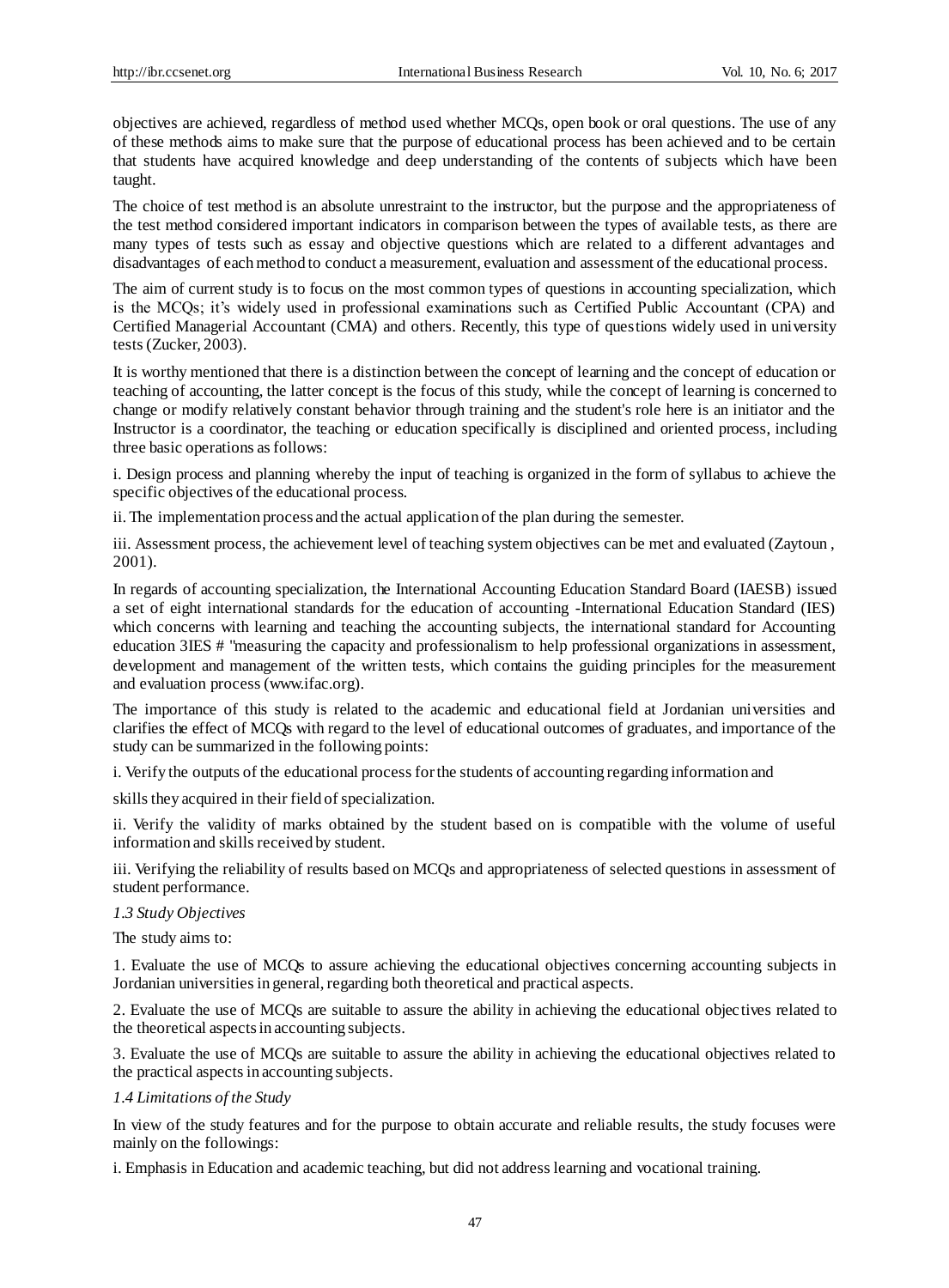ii. University education of bachelors degree only, and did not deal with education of pre graduation or post graduates stages such as MA and PhD.

iii. University education of accounting specialization, and did not address the other academic fields.

iv. Accounting subjects that are taught within the syllabus of accounting specialization, but did not addressnon-accounting subjects that are taught within the syllabus of accounting specialization.

#### *1.5 Describe Relevant Scholarship*

The use of MCQs style repeatedly in university education makes many researchers in the field of education in general and university education in particular, to consider the possibility of using MCQs in evaluating and achieving educational goals, several numbers of individuals of different academic fields including specialists in the universities work field have touched and addressed this matter, including a study of (Tsul, Lau & Fong, 1995) which used the cognitive style test on students and its impact on their skills in handling and solving issues related to MCQs with the mysterious content which related to financial accounting subject, a classification of students was donebased on previous classification of a study prepared by (Witkin, Moor, Goodenough, & Cox, 1977)which identified the variables of cognitive style of students that associated with individual differences of students and what distinguishes students from each other in terms of being aware of the information, methods and strategies that student adopted to receive knowledge and how to deal with arewhat distinguishes the response of each student as a way of thinking, Witkin has classified cognitive style to two dimensions (independent and dependent), the first dimension is an independent style, a type of students aware of the partsseparately from the cognitive domain, and thus they have a greater capacity of analysis and sensual perception when they analyze the problems they face, as the second dimension is the cognitive style based on domain, a type realizes parts based on the cognitive domain, therefore, they are not being able to deal with the stimuli or problems independently, but rely on the cognitive domain obligatory and typically as they have a low awareness of sensory. The study found that the cognitive domain of individuals have a major impact on the results, students who have an independent cognitive domain achieved more marks than students who are classified as those with dependent cognitive pattern. This was pointed out by (Gul, Teoh, & Shannon 1992) When the workers of the teaching field use a MCQs style have to conduct their assessment of the questions accurately. The results and performance of the students don't depend on their knowledge and scientific abilities only, but also, on the differences of cognitive style of each student, therefore, attention should be paid to students with dependent cognitive pattern on the cognitive domain in order for them to be treated evenly.

Study conducted by Laffittee (1984) has noted, that in the case MCQs which starts with the simple questions and then access to the most difficult questions is building confidence among the students and thus better results in exams. The study of Balch (1989) results indicated that the students achievements would be better if the order of questions of MCQs were arranged in sequence and is identical to the sequence of scientific subject that has been taught, and the opposite would be if they were randomly ask questions of scientific subject and this was referred to the sequence of questions in order Scientific subject that may provide signal to recover the information which helps memory recall. The use of MCQs widely referred to be more acceptable to both parties lecturer and student and this is what noted by Kuechler and Simkin (2003) study whereas, the use of MCQs facilitates the examination process, if a large number of students was involved, as well as limit the deceiving attempts of students by using more than a form of questions, whether by using different questions for each model or arranged the questions differently for each model, as the exam is executed relatively ina short period of time. Both researchers tried to test and evaluate the level of understanding and assimilation of scientific subject for students in case is relied on MCQs and the final conclusion isthat this type of questions is not enough at all to measure the level of understanding and comprehension of the students, but at the same time they confirmed that most of the educational and professional institutions relied on MCQs, taking into consideration the availability of possibilities and financial resources in light of increase the number of students and teaching load on lecturers, the most favorable result is to rely on MCQs, in spite of they do not reach the level to measure and evaluate the level of understanding of the student, while the use of essay questions are more appropriate to evaluate and measure the level of understanding of the student and that were defined as (Constructed-response questions) in the sense that a student has to initiate and establish the answer clearlyinstead of depending on choosing the correct answer from the multiple alternatives for each question, also a study of Bridgeman and Lewis (1994) noted that the built exam on MCQs make lecturer capableof wider scope coverage of scientific subject and more from the use of essay questions.

Many studies have addressed the measurement of the ability of MCQs on the level of knowledge among students and assess the deep understanding they have with regard to the scientific subject that has been taught, and that's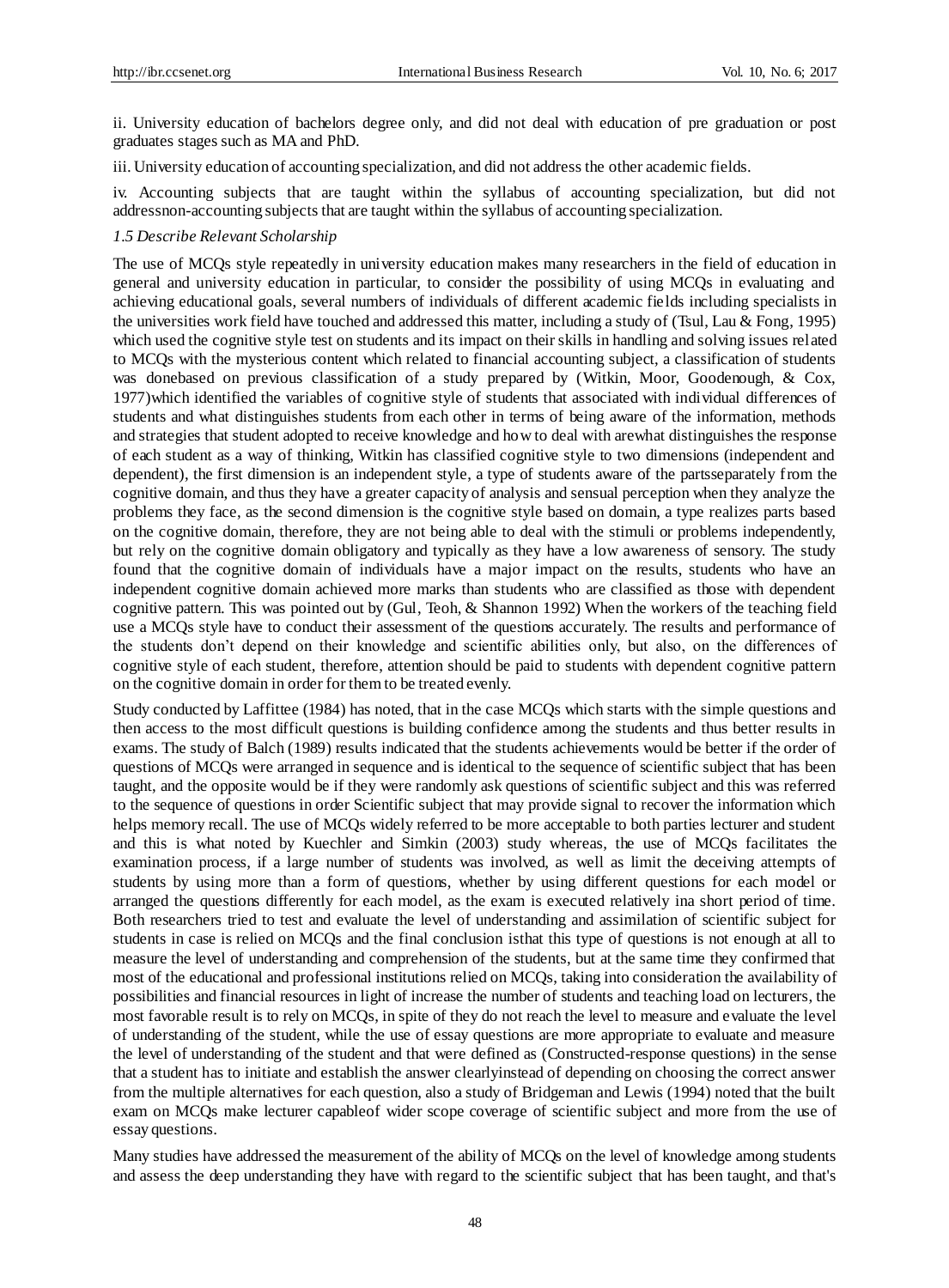what (Stupans, 2006) study tried to verify the possibility of checking the level of awareness of educational subject for students, whether use of MCQs style adopted, the results showed that if lecturer wishes in assessing the scope of student's understanding of basic scientific subject (Application of Knowledge), the use of essay questions that require analysis and assembly to reach the right solution is the best to assess the level of knowledge of the student.

The study of Buckles and Siegfried (2006) was conducted to examine the possibility of In-Depth learning evaluation for the scientific subject of the students by using the MCQs, eventually, the researchers found that it is possible to benefit from the use of MCQs in public matters related to the educational subject, and if the questions were prepared precisely and carefully then it is possible that some aspects can be assessed, but not all the necessary elements that related to deep understanding of the students, it has also been noted that the test (Bloom) to measure the understanding and analysis or questions that require combination and assembly can not be measured accurately by using the MCQs only, both researchers concluded that MCQs style is helpful if it is used to test general information related to the educational subject, it is preferred to use bank of MCQs for each teaching course, but only if prepared accurately, deep, quality and proven high-quality in advance which may help lecturers in the evaluation and examination of deep understanding of the education subject of the students. The study of (Ali, Carr, &Ruit, 2016) concluded that multiple-choice exam allows learners to detect areas of needed improvement, and instructors to encourage deep, rather than superficial, learning strategies. Other study of (Bible, Simkin, & Kuechler, 2007) have focused on the results of (238) students concerning the Intermediate Accounting subject after conducting their exams by using the essay answers style and MCQs style, the researchers concluded that the use of MCQs could be appropriate tool to assess the level of (Subject Mastery) of the student for the educational subject, but at the same time, the study noted that there are a limitations for the fact that the study adopted Intermediate Accounting only and neglected the rest of the major subjects, and therefore, researchers have pointed out the need to conduct additional and extensive studies before granting dependence on the results of their study.

In a similar study by Kim et al, (2009) researchers conducted a comparison among students answers for the same exams questions as long as students answers on each question in two way-style, firstly, essay answer (narrative) secondly, the MCQs style after analyzing and comparing the students answers, researchers found that the essay questions facilitate the evaluation of deep understanding (In-depth Understanding) with learning subject of the student, as for the students answers with MCQs style has enabled them to achieve good marks but without the possibility of stimulating or exciting or building practical thinking (Thought Processes) for the educational subject.

The current research focused in investigating the ability of MCQs style to measure and evaluates the range of learning and deep understanding of an educational subject within accounting specialty students at Jordanian universities. This is what the most of previous studies dealt with as an attempt to ensure that the use of multiple-choice questions style test method is an access to the desire educational objectives, both aspects (Tsul et al, 1995; Bible et al, 2007) have been focused in studying the results of the students in accounting specialty for more than one semester or comparing students' results in tests after the application of MCQs and essay style at the same time and for the same sample students.

The current study characterized and distinguished from the aforementioned studies for being mainly headed for teachers or lecturers as an attempt to find out their opinions about the possibility of assessing the quantity of learning and deep understanding of educational subject of students, relying on MCQs style in a large scale, as our study covered all accounting specialty courses that are taught at Jordanian universities specifically.

#### *1.6 State Hypotheses and Their Correspondence to Research Design*

Based on the problem statement of the study and objectives, the study relied on the following assumptions:

H01: Multiple-choice questions do not significantly ensure to achieve the educational objectives of accounting subjects in general, both practical and theoretical aspects.

H02: Multiple-choice questions do not significantly ensure to achieve the educational objectives of accounting subjects, theoretical aspect.

H03: Multiple-choice questions do not significantly ensure to achieve the educational objectives of accounting subjects, practical aspect.

H04: There are no statistically-significant differences between the faculty members of private and public universities in their assessment of suitability of multiple-choice questions to achieve the educational objectives of accounting subjects, theoretical and practical aspects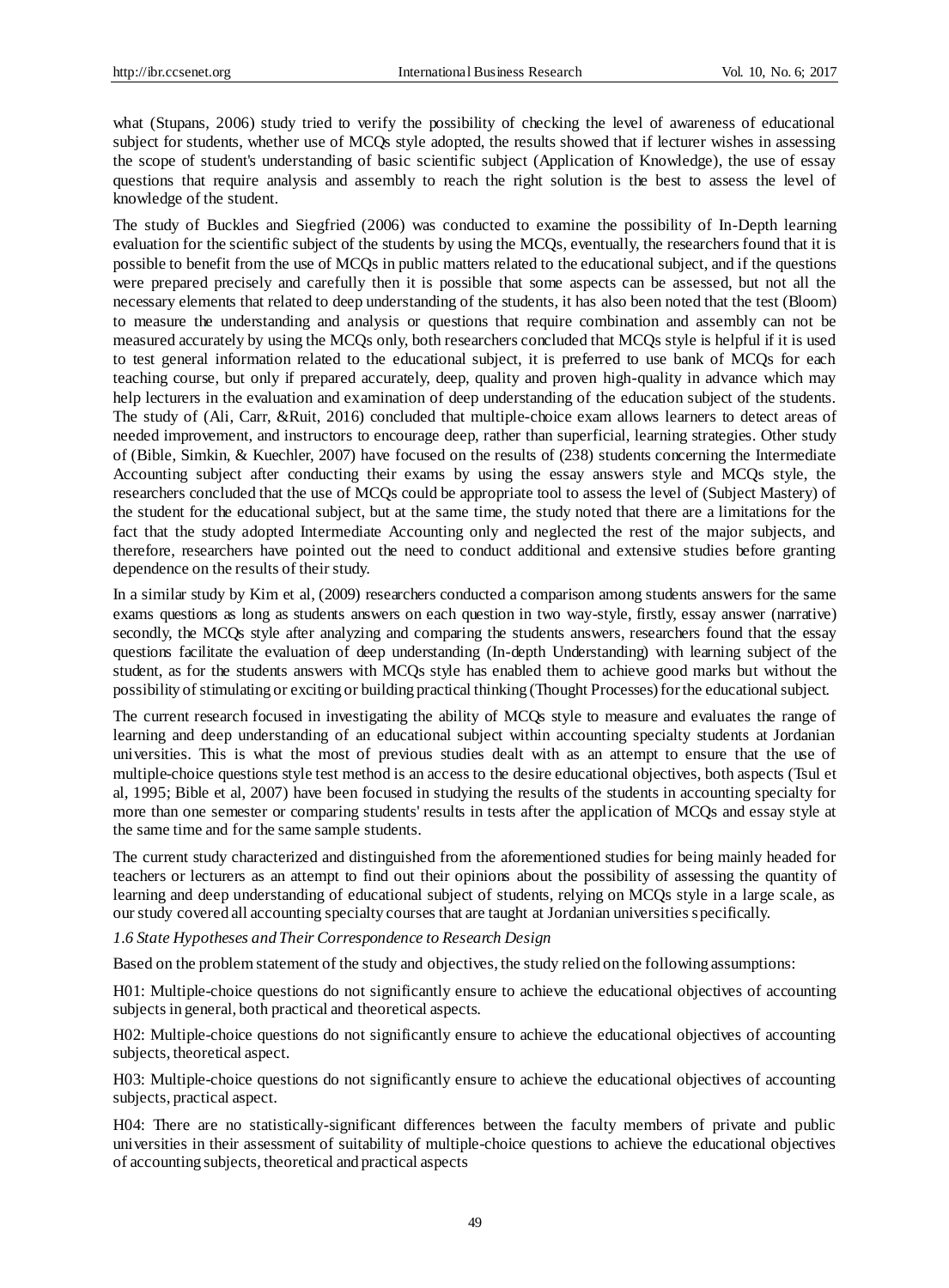# **2. Method**

#### *2.1 Research Design*

A questionnaire was designed to reflect the subject of the study and its objectives by reviewing literature and previous studies in connection with the subject study, it was mainly relied on the instructions related to the knowledge field of accounting specialization, based on the law and general instructions issued by Ministry of Education in Jordan, and educational goals issued by the (AICPA).

The following steps were followed in designing the questionnaire:

*First:*

Determine the accounting subjects that will be studied and adopted in the identified instructions and standards of the provision of the majors of Management Science " issued under paragraphs (A) and (K) of Article (7) of the law Commission of the (Accreditation and Quality Assurance Commission for Higher Education Institutions [HEAC], 2007), No. (20) And amendment No. (2010/5/32)Dated (18/2/2010) (www.heac.org.jo) for the accounting specialization, which identified the basic compulsory fields - the field of knowledge in the following subjects:

• Financial Accounting: Accounting Principles (1) - Accounting Principles (2) - Intermediate Accounting and companies (1) - Intermediate Accounting and companies (2) -Advanced Accounting.

• Accounting theory and international standards: Financial Statement Analysis - International Accounting Standards - accounting theory - International Accounting.

• Management Accounting and auditing: Management Accounting - Cost Accounting – accounts auditing - International Auditing Standards.

• Accounting systems: accounting information systems - Tax Accounting - Governmental Accounting - Banks and insurance accounting.

#### *Second:*

Determine the general educational objectives required to be achieved in the specialty of accounting in general, which has been relied upon by (American Institute of Certified Public Accountants [AICPA], 1999) and its amendments. The Core Competencies Framework, as a general framework of the basic skills (competencies-qualifications) that was issued "Which frames the educational objectives of the accounting specialization and must be achieved at a minimum, those skills were classified into three main types:

1. Functional skills (competencies - qualifications).

2. Personal skills (competencies - Qualifications).

3. Large administrative perspective skills (competencies - qualifications) broad business perspective.

This study focused on accounting subjects, in particular, functional Competencies have been adopted which have been identified by the (AICPA) in following educational objectives:

i. Decision Modeling: (studying the company - identifying alternatives - selecting and applying solutions).

ii. Risk Analysis: (understanding the risks of auditing and the risks of the project).

iii. Measurement: (knowing the appropriate means to measure the performance and standards application).

iv. Reporting: (preparing accounting reports and reports on the work accomplished and results).

v. Research: (the ability to obtain the appropriate information to understand and apply that information).

vi. Leverage of technology to develop and enhance functional competencies: (use of information technology

for the development of the previous functional competencies).

# *2.2 Measures and Covariates*

The questionnaire consisted of two parts:

i. Demographic variables include qualification, professional, and years of experience, gender and age.

ii. Second part Included 51 questions about the appropriate use of MCQs, in both theoretical and practical aspects, the questions have been ordered randomly, therefore the respondents options could be more neutral and objective.

a. Multiple choice questions, which are related to the achievement of educational objectives of accounting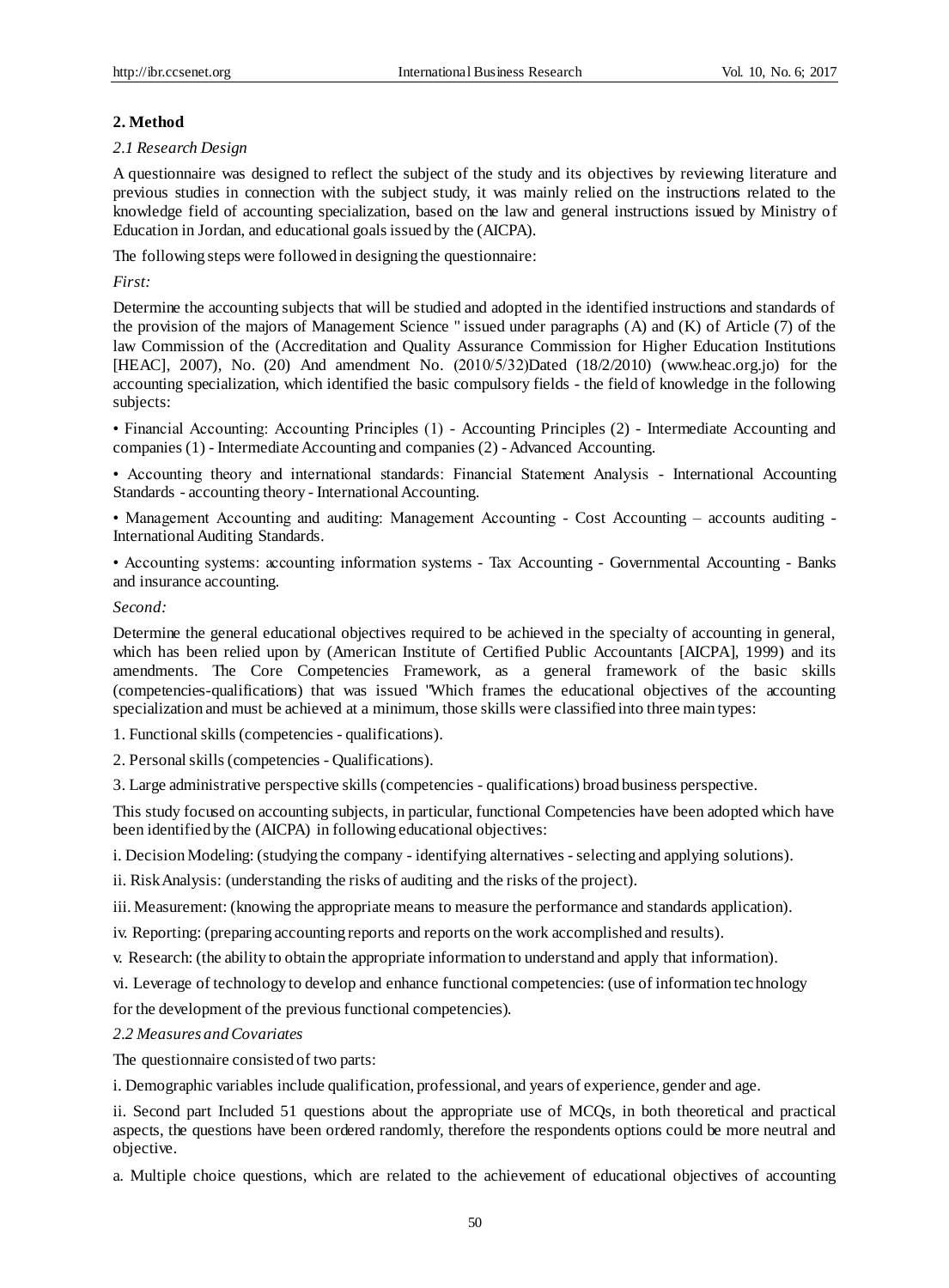subjects concerning theoretical aspect, had the following numbers:

# 1-2-7-10-16-19-21-23-25-34-35-36-37-38-39-40-41-45-46

b. Multiple choice questions, which are related to the achievement of the educational objectives accounting subjects concerning practical aspect,(Recording, Posting, Journalize adjusting entries, Preparing financial statements, financial equations, Managerial equations, quantitative technique analysis and using computerized accounting Software) had the following numbers:

3-4-5-6-8-9-11-12-13-14-15-17-18-20-22-24-26-27-28-29-30-31-32- 33-42- 43-44-47-48-49-50-51.

#### *2.3 Population and Sample of the Study*

Study population consists of faculty members working at accounting departments at Jordanian universities, sample has been selected randomly from the study population, where part of the questionnaire was distributed to respondents directly and the other part was distributed to respondents through E-mails, the total number of distributed questionnaires was *85*, and *62* questionnaires were returned and valid for the study analysis.

#### *2.4 Validity and Reliability*

Face validity was verified by a number of arbitrators of faculty member in Jordanian universities, questionnaire has been amended in light of their proposals, Cronbach Alpha was used to measure the reliabilityof study tool and the internal consistency of all questionnaire paragraphs, Cronbach Alphawas 95.5% which is sufficient for the purposes to test the reliability of study tool, which was very high and acceptable, while research results can be reliable when Cronbach Alpha is more than 60%.

# **3. Statistical Analysis and Testing Results**

#### *3.1 Distribution of the Study Variables*

This study investigates the suitability of MCQs to evaluate the educational process of accounting subjects. The research instrument addresses the theoretical as well as the practical aspects of accounting subjects. Each of the theoretical and the practical aspect was treated as separate variable and the indi vidual responses of each respondent to the items making up each of these two aspects of teaching were summed for each variable separately and the obtained sums, or totals, were tested for normality of distribution of the data using the Kolmogorov-Smirnov and the Shapiro-Wilk's tests at the 0.05 level of significance ( $\alpha = .05$ ). The same procedure was followed in the case of the sum of responses to the theoretical plus the practical facets of teaching 'Overall total score', which defines a measure of the overall aspects of the academic accounting teaching (referred to hereafter as the 'overall measure'. Since the sample size is less than  $2000 (N = 62)$ , the researchers used the results of the Shapiro-Wilk's test of normality. Outputs of test for normality (Table 1) illustrate what follows:

i. Table 1 reveals that the total score of the theoretical aspect of MCOs has normal distribution. Since  $p = 0.060$  >  $\alpha$  = 0.05, the null hypothesis, which states that the population is normally distributed, cannot be rejected. However, the histogram reveals that distribution of this variable differs from the normal distribution. This result is supported by the skewness and kurtosis values (Table 2), which are both different, and somewhat far, from zero.

ii. Table 3 uncovers that the total score of the practical aspects of MCQs do not have normal distribution. The associated probability is less than 0.05 ( $p = 0.035 < \alpha = 0.05$ ). Therefore, the null hypothesis is rejected. This result is augmented by the histogram as well as by the skewness and kurtosis values (Table 2), which both differ from zero.

iii. Table 4 shows that the total score for the sum of the practical and theoretical aspects of MCQs have a normal distribution as the associated probability is higher than the level of significance ( $p = 0.172 > \alpha = 0.05$ ). Accordingly, the null hypothesis accepted. This finding is reinforced by the fact that the skewness and kurtosis values are both different from zero (Table 2).

Based on the foregoing points, it is concluded that none of the three study variables has normal distribution.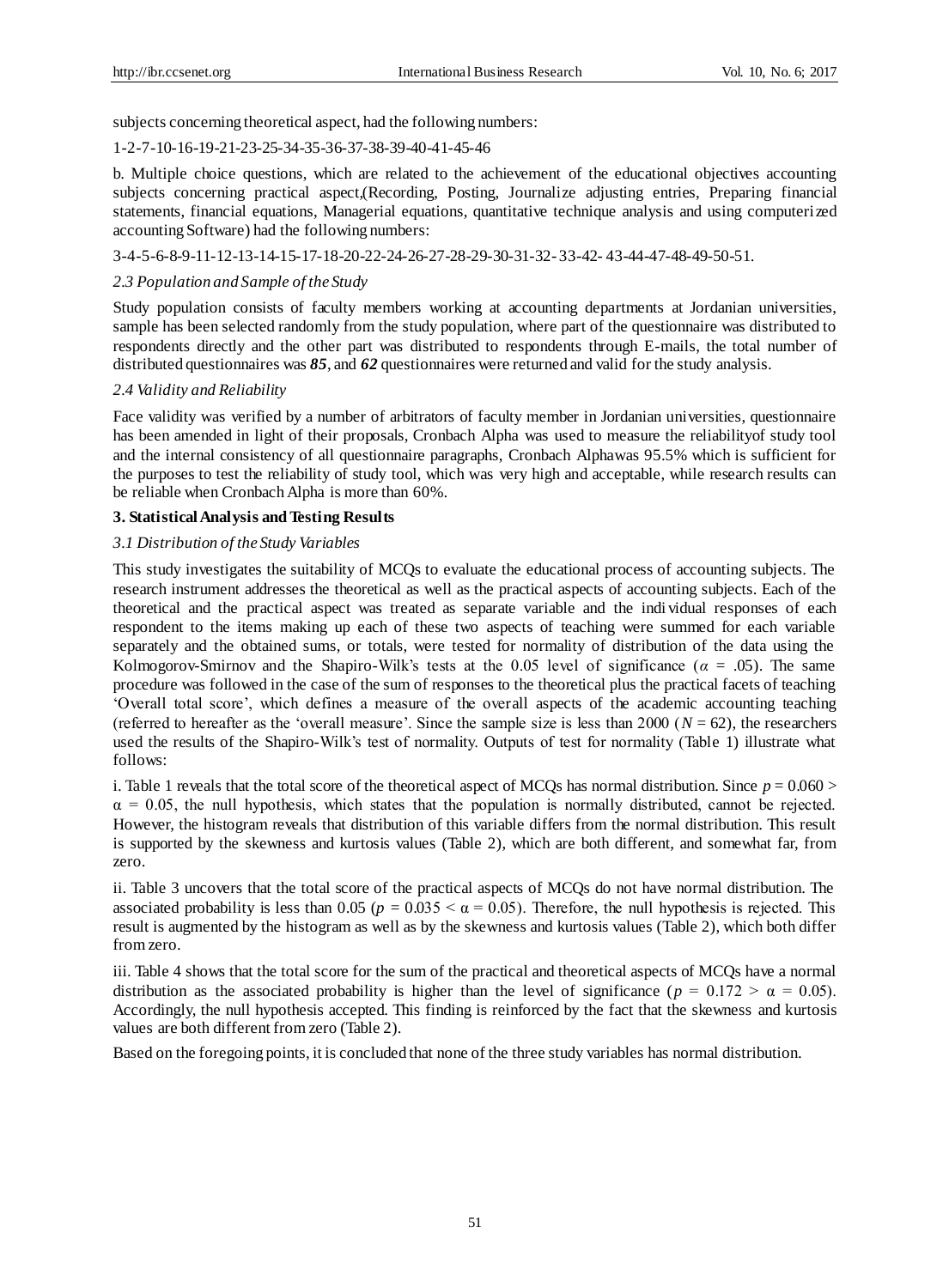|                        |           | Kolmogorov-Smirnov <sup>a</sup> |                  |                  | Shapiro-Wilk |      |  |  |
|------------------------|-----------|---------------------------------|------------------|------------------|--------------|------|--|--|
| <b>Tested Variable</b> | Statistic | df                              | Sig.             | <b>Statistic</b> | df           | Sig. |  |  |
| Th-Tot                 | .081      | 62                              | $.200^{\degree}$ | .963             | 62           | .060 |  |  |
| Th-Tot-Inv             | .146      | 62                              | .002             | .812             | 62           | .000 |  |  |
| Th-Tot-SqRt            | .096      | 62                              | $.200^{\degree}$ | .941             | 62           | .005 |  |  |
| Th-Tot-SqRtInvs        | .130      | 62                              | .011             | .866             | 62           | .000 |  |  |
| Th-Tot-Ouad            | .063      | 62                              | $.200*$          | .981             | 62           | .457 |  |  |
| Th-Tot-QuadInvs        | .190      | 62                              | .000             | .683             | 62           | .000 |  |  |
| Th-Tot-Log             | .112      | 62                              | .051             | .909             | 62           | .000 |  |  |
| Th-Tot-Ln              | .112      | 62                              | .051             | .909             | 62           | .000 |  |  |
| Th-Tot-ZScr            | .081      | 62                              | $.200^{\degree}$ | .963             | 62           | .060 |  |  |

Table 1. Test of distribution of MCQs for theoretical aspect

a. Lilliefors Significance Correction

\*. This is a lower bound of the true significance.

Table 2. Descriptive Statistics of the theoretical, practical, and overall aspects of the academic

|                | Accounting Subjects | Th-Tot           | Pr-Tot            | Thr-Pr-Tot       |
|----------------|---------------------|------------------|-------------------|------------------|
| N              | Valid               | 62               | 62                |                  |
|                | Missing             | $\boldsymbol{0}$ | $\theta$          | $\mathbf{0}$     |
| Mean           |                     | 74.53            | 84.84             | 159.37           |
|                | Std. Error of Mean  | 1.479            | 3.357             | 4.269            |
| Median         |                     | 76.00            | 83.00             | 154.00           |
| Mode           |                     | 76 <sup>a</sup>  | $64^{\mathrm{a}}$ | 130 <sup>a</sup> |
| Std. Deviation |                     | 11.642           | 26.429            | 33.612           |
| Variance       |                     | 135.532          | 698.498           | 1129.745         |
| Skewness       |                     | $-.637$          | .603              | .362             |
| Kurtosis       |                     | .757             | $-.057$           | $-.190$          |
| Range          |                     | 57               | 119               | 159              |
| Minimum        |                     | 38               | 41                | 96               |
| Maximum        |                     | 95               | 160               | 255              |
| Sum            |                     | 4621             | 5260              | 9881             |

a. Multiple modes exist. The smallest value is shown

Table 3. Tests of distribution of MCQs for practical aspect

|                        |                  | Kolmogorov-Smirnov <sup>a</sup> |          |                  | Shapiro-Wilk |      |  |  |
|------------------------|------------------|---------------------------------|----------|------------------|--------------|------|--|--|
| <b>Tested Variable</b> | <b>Statistic</b> | df                              | Sig.     | <b>Statistic</b> | df           | Sig. |  |  |
| Pr-Tot                 | .116             | 62                              | .037     | .958             | 62           | .035 |  |  |
| Pr-Tot-Inv             | .127             | 62                              | .014     | .956             | 62           | .027 |  |  |
| Pr-Tot-SqRt            | .102             | 62                              | .179     | .976             | 62           | .269 |  |  |
| Pr-Tot-SqRtInvs        | .109             | 62                              | .067     | .975             | 62           | .229 |  |  |
| Pr-Tot-Ouad            | .129             | 62                              | .012     | .889             | 62           | .000 |  |  |
| Pr-Tot-OuadInvs        | .156             | 62                              | .001     | .890             | 62           | .000 |  |  |
| Pr-Tot-Log             | .088             | 62                              | $.200^*$ | .982             | 62           | .476 |  |  |
| Pr-Tot-Ln              | .088             | 62                              | $.200*$  | .982             | 62           | .476 |  |  |
| Pr-Tot-ZScr            | .116             | 62                              | .037     | .958             | 62           | .035 |  |  |

a. Lilliefors Significance Correction

\*. This is a lower bound of the true significance.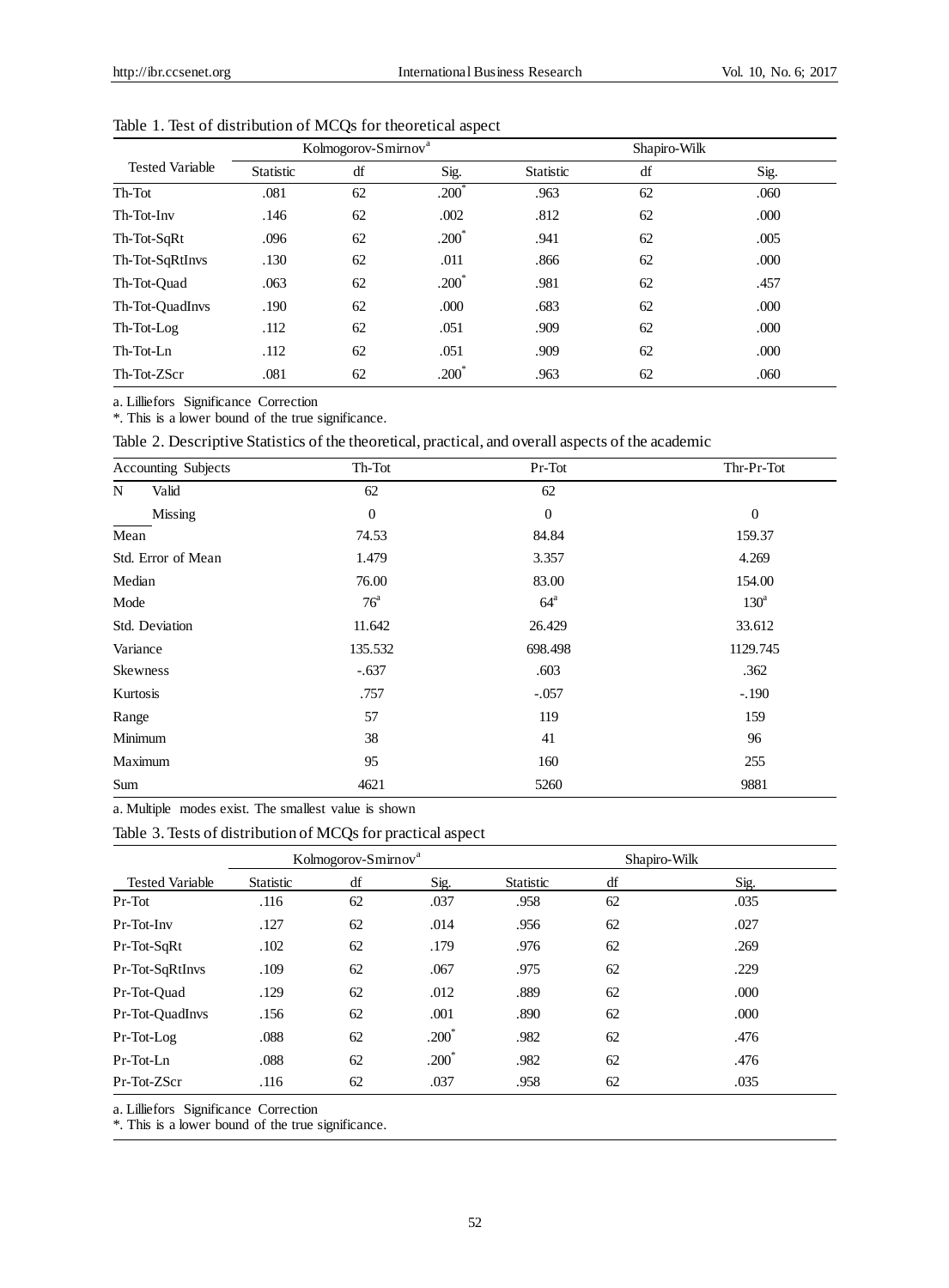|                        |                  | Kolmogorov-Smirnov <sup>a</sup> |                  |                  | Shapiro-Wilk |      |  |  |
|------------------------|------------------|---------------------------------|------------------|------------------|--------------|------|--|--|
| <b>Tested Variable</b> | <b>Statistic</b> | df                              | Sig.             | <b>Statistic</b> | df           | Sig. |  |  |
| Thr-Pr-Tot             | .097             | 62                              | $.200^*$         | .972             | 62           | .172 |  |  |
| ThrPr-Tot-Inv          | .134             | 62                              | .008             | .957             | 62           | .031 |  |  |
| ThrPr-Tot-SqRt         | .110             | 62                              | .059             | .979             | 62           | .382 |  |  |
| ThrPr-Tot-SqRtInvs     | .128             | 62                              | .013             | .972             | 62           | .167 |  |  |
| ThrPr-Tot-Ouad         | .124             | 62                              | .018             | .937             | 62           | .003 |  |  |
| ThrPr-Tot-OuadInvs     | .137             | 62                              | .006             | .909             | 62           | .000 |  |  |
| ThrPr-Tot-Log          | .121             | 62                              | .025             | .979             | 62           | .380 |  |  |
| $ThrPr-Tot-Ln$         | .121             | 62                              | .025             | .979             | 62           | .380 |  |  |
| ThrPr-Tot-ZScr         | .097             | 62                              | $.200^{\degree}$ | .972             | 62           | .172 |  |  |

Table 4. Tests of distribution of the overall aspects theoretical, practical, and overall aspects of accounting subjects

a. Lilliefors Significance Correction

\*. This is a lower bound of the true significance.

In view of the foregoing findings, the researchers attempted to normalize the data through standardization to the z-scale and seven Box-Cox transformations (inverse; square root; inverse square root; square; inverse square; log base *e* (ln); and log base 10 (log) transformations) and another run of the normality test was implemented. The results (Tables 1, 3, and 4) point out that at least standardization and/or one transformation could normalize the aforementioned variables but neither standardization, nor a single transformation, led to normalization of all three variables. Based upon this result, the researchers will employ non-parametric, rather than parametric, statistical techniques (e.g., the Wilcoxon Signed-Rank (One-Sample) Test and the Mann-Whitney *U* Test) in data processes and hypothesis testing.

# *3.2 Hypotheses Testing*

The outputs of the normality test (Tables 1, 3, and 4 and Figures 1-6) illustrated that no study variable has normal distribution and that neither standardization, nor a single transformation, led to normalization of all three variables (Tables 1, 3, and 4). In consequence, researchers resorted to non-parametric, rather than to parametric, statistical techniques. In this regard, the first three null hypotheses were tested using the Wilcoxon Signed-Rank Test while the forth hypothesis was tested by the Mann-Whitney *U* Test.

# *Testing the First Hypothesis*

**H01:** Multiple-choice questions do not significantly ensure to achieve the educational objectives of accounting subjects in general, both practical and theoretical aspects.

A one-sample sign test, or a Kolmogorov-Smirnov test, or aWilcoxon Signed-Rank (One-Sample) test can be used. Subsequently, soundness of this null hypothesis was examined by means of the Wilcoxon Signed-Rank test, which is the non-parametric equivalent for the one-sample *t*-test, using the Minitab Software, v. 16.2 (Minitab Inc.). This test evaluates whether the population medians on certain dependent variable are comparable, or not, with a test value, i.e., if the median value of the target variable is different from a hypothesized value.

The research instrument has 51 items related to the theoretical and practical aspects of accounting subjects, with five choices (i.e., levels of agreement) for each. Weighing of the item scores followed a normal, five-point Likert scale where the highest level of agreement with suitability of the given item for achievement of the teaching goals was assigned the highest weight, and vice versa. Therefore, the lowest probable weight for any respondent, corresponding to that the multiple choice questions are not appropriate for achieving the goals of theoretical and practical subjects of accounting , is 51 (51 Items x 1). Meantime, the highest likely weight, indicating marked suitability of the multiple choice questions for achievement of the goals of theoretical and practical of teaching of the accounting courses, is 255 (51 Items x 5). Bearing in mind that the level of agreement indicated by 3 is the medium and median level of agreement on the scale for every item, then, the overall median is 153 (51 Items x 3). This value strikes the divide line between disagreement and agreement. Subsequently, in order to test the aforementioned hypothesis taking this median of the total score (153) as the hypothesized value for the median. If the median score of the sample faculty members is equal to, or significantly less than, 153.0, then the multiple choice questions are not relevant for achievement of the educational objectives of theoretical and practical teaching of the accounting courses, and vice versa. As Table 2 shows, the total score of the theoretical plus the practical items has a median of 154.0.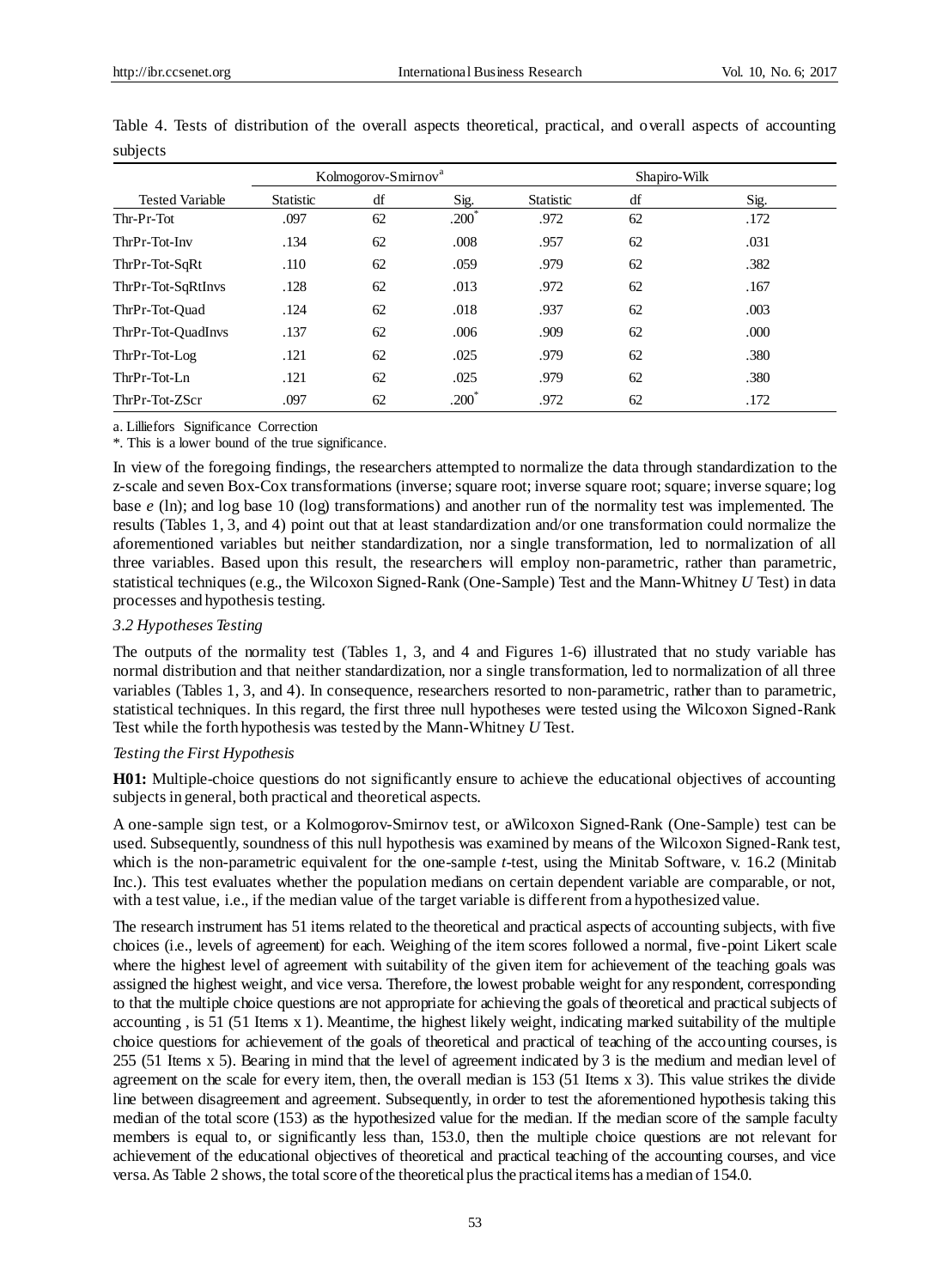In this case, in order to tests whether the sample median of 154 is statistically different enough from 153 at  $a =$ 0.05. The outputs of the Wilcoxon Signed-Rank (One-Sample) test, which are presented in Table 5, disclose that the estimated median score of the sample faculty members is 159.5. In addition, the probability value (*p*) is greater than the level of significance ((Wilcoxon test statistic = 1050.0,  $N^* = 1$ ,  $p = .901 > .05 = \alpha$ ,  $N = .62$ ). Since  $p > \alpha$ , we fail to reject the null hypothesis  $(Hl_0)$  and thus reach to the conclusion that the sample median is not significantly different from 153.

Table 5. Outcomes of the Wilcoxon Signed-Rank Test of the first hypothesis

| Test of median $= 153.0$ versus median $< 153.0$ |    |       |            |                    |                         |       |  |
|--------------------------------------------------|----|-------|------------|--------------------|-------------------------|-------|--|
| Variable                                         | N  | $N^*$ | N for Test | Wilcoxon Statistic | <b>Estimated Median</b> |       |  |
| Thr-Pr--Tot                                      | 62 |       | 62         | 1159.5             | 0.901                   | 159.5 |  |

1: The level of significance  $(\alpha)$  was set at .05.

Since the Wilxoxon signed-rank test uncovered that the sample median (154) is not statistically significantly different from the hypothesized value (153), and then it is not greater than it. This implies that  $H1_0$  is accepted because it can be accepted only when the sample median is significantly higher than the hypothesized value. In other words, the study data provide adequate evidence on that the sample university faculty members agree with that the MCQs cannot significantly ensure achieving the educational objectives of theoretical and practical aspects of accounting subjects.

# *Testing the Second Hypothesis*

**H02:** Multiple-choice questions do not significantly ensure to achieve the educational objectives of accounting subjects, theoretical aspect.

In the case of the goals of theoretical teaching of the accounting subjects, the research instrument included 19 items. Hence, the lowest potential weight for any respondent, implying that the MCQs are not relevant for achievement of the goals of theoretical subjects ofaccounting, is 19 (19 Items x 1) while the highest probable weight, corresponding to appropriateness of the MCQs for achievement of the goals of theoretical teaching of the accounting subjects, is 95 (19 Items x 5). Considering that the level of agreement indicated by 3 is the divide line between agreement and disagreement with every item, then the overall median is 57 (19 Items x 3). This value separates the agreement from the disagreement scores of the sample faculty member with suitability of the MCQs for realization of the goals of theoretical subjects of accounting. In consequence, the researcher tested the abovementioned hypothesis taking this median total score (57) as the hypothesized value. If the median score of the sample faculty members are equal to, or significantly less than, 57.0, then the multiple choice questions are not proper for the purpose of achieving the goals of theoretical teaching of the accounting subjects, and vice versa. The respondents' total score on the theoretical items has a median of 76.0 (Table 2).

To determine if the median value of the target variable is different from the hypothesized value (57), the researchers examined soundness of the foregoing null hypothesis  $(H2<sub>0</sub>)$  using the Wilcoxon Signed-Rank test and the Minitab Software, v. 16.2 (Minitab Inc.)

The outcomes of the Wilcoxon signed-rank test (Table 6) reveal that the estimated median score of the sample faculty members is 75.00. In addition, the probability value (*p*) is higher than the level of significance ((Wilcoxon test statistic = 1896.5,  $N^*$  = 1,  $p = 1.000$  > .05 =  $\alpha$ ,  $N = 62$ ). As  $p > \alpha$ , the researchers fail to reject the null hypothesis and thus reaches to the conclusion that the sample median is not significantly different from 57.

Table 6.Outcomes of the Wilcoxon Signed-Rank Test of second hypothesis

| Test of median $= 57.00$ versus median $< 57.00$ |    |       |            |                    |      |                         |  |
|--------------------------------------------------|----|-------|------------|--------------------|------|-------------------------|--|
| Variable                                         | N  | $N^*$ | N for Test | Wilcoxon Statistic |      | <b>Estimated Median</b> |  |
| Thr-Pr--Tot                                      | 62 |       | 62         | 1896.5             | .000 | 75.00                   |  |

1: The level of significance  $(\alpha)$  was set at .05.

As to that the Wilxoxon signed-rank test disclosed that the sample median (76) is not statistically significantly different from the hypothesized value (153), and then it is not greater than it. What this means is that  $H2<sub>0</sub>$  is accepted because it can be accepted only when the sample median is significantly greater than the hypothesized value. That is, the sample data provide enough evidence on that, from the point view of the sample university faculty members, the MCQs cannot significantly ensure achieving the educational objectives of theoretical aspects of accounting subjects.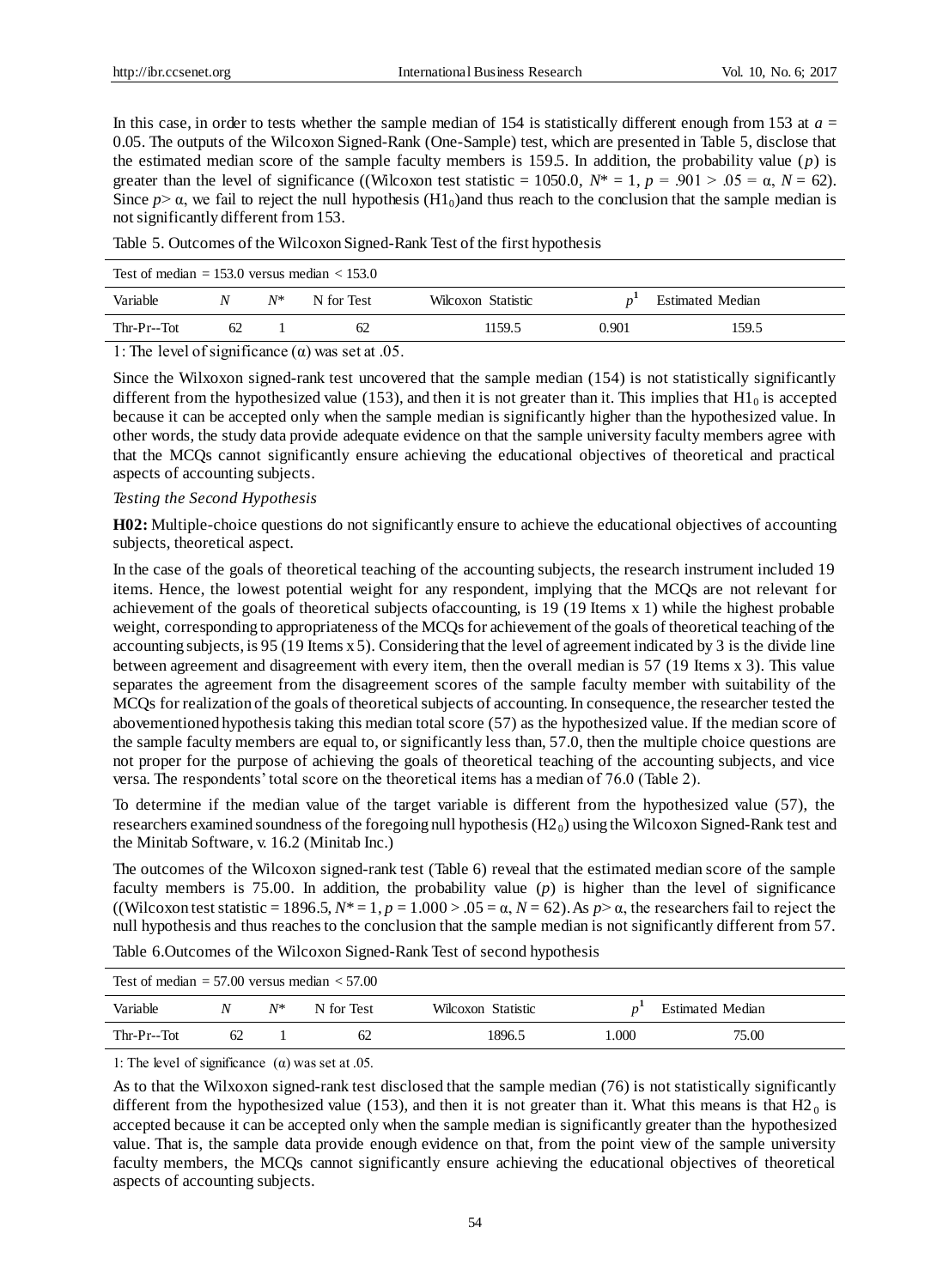# *Testing the Third Hypothesis*

**H03:** Multiple-choice questions do not significantly ensure to achieve the educational objectives of accounting subjects, practical aspect.

As regards the goals of practical teaching of the accounting subjects, the research instrument included 32 items. Consequently, the lowest likely score for any respondent, revealing that the MCQs are not suitable for achieving the goals of practical subjects of accounting, is 32 (32 Items x 1) whereas the highest potential score, corresponding to appropriateness of the MCQs for achievement of the goals of practical teaching of the accounting subjects, is 160 (32 Items x 5). Taking the level of agreement indicated by 3 as the cut point between disagreement and agreement with every item, then the overall median is 96 (32 Items x 3). This value is the cut point between agreement and disagreement of the sample university faculty member with relevance of the MCQs for achievement of the goals of practical subjects of accounting. Therefore, the researcher tested the abovementioned hypothesis taking this median total score (96) as the hypothesized value. If the median score of the sample faculty members is equal to, or significantly less than, 96.0, then the MCQs are not suitable for achievement of the goals of practical teaching of the accounting subjects, and vice versa. The respondents' total score on the theoretical items has a median of 83.0 (Table 2).

So as to specify if the median value of the target variable (83) is different from the hypothesized value (96), the researcher examined soundness of the foregoing null hypothesis  $(H3<sub>0</sub>)$  following the Wilcoxon Signed-Rank test and using the Minitab Software, v. 16.2 (Minitab Inc)

The Wilcoxon signed-rank test shows that the estimated median score of the sample faculty members is 83.00 (Table 7). Furthermore, this test uncovers that the probability value (*p*) is less than the level of significance (Wilcoxon test statistic = 506.5,  $N^* = 1$ ,  $p = .001 > .05 = \alpha$ ,  $N = 62$ ). As  $p < \alpha$ , the researcher rejects the null hypothesis in favor of the alternative hypothesis and concludes that the sample median is significantly less than 96.

|  |  | Table 7. Outcomes of the Wilcoxon Signed-Rank Test of third hypothesis |
|--|--|------------------------------------------------------------------------|
|  |  |                                                                        |

| Test of median $= 96.00$ versus median $< 96.00$ |    |    |            |                    |      |                         |
|--------------------------------------------------|----|----|------------|--------------------|------|-------------------------|
| Variable                                         | N  | N* | N for Test | Wilcoxon Statistic |      | <b>Estimated Median</b> |
| Thr-Pr--Tot                                      | 62 |    | 61         | 506.5              | .001 | 83.00                   |

1: The level of significance  $(\alpha)$  was set at .05.

The Wilxoxon signed-rank test brings to notice that the sample median (83) is statistically significantly less than the hypothesized value (96). This implies that  $H_0^2$  is accepted due to that it can only be accepted if the sample median is significantly higher than the hypothesized value. Thereupon, the sample data provide sufficient evidence to conclude that, from the standpoint of the sample university faculty members, the multiple-choice questions can not significantly ensure achieving the educational objectives of practical aspects of the accounting subjects.

#### *Testing the Fourth Hypothesis*

**H04**: There are no statistically-significant differences between the faculty members of private and public universities in their assessment of suitability of multiple-choice questions to achieve the educational objectives of accounting subjects, theoretical and practical aspects.

The potential statistically-significant ( $\alpha$  = 0.05) difference between the sample faculty members of the private and the public universities in their assessment of the relevance of the MCQs for achievement of the goals of the theoretical plus the practical subjects of accounting. Since the number of groups under consideration is two, then the researcher conducted the Mann-Whitney *U* test, which is the non-parametric equivalent of the twoindependent sample *t*-test.

The test results (Table 8) demonstrate that no statistically-significant difference exists between the sample private and public university faculty members (Mann-Whitney *U* = 380.500, *p* (Asymp. Sig. (2-tailed)) = .275  $\alpha$  = .05). As the mean ranks output of this test shows, the public university faculty members have only slightly higher mean rank of the total score on the instrument's 51 items than the private university faculty members (34.65 against 29.51). In light of these findings, the researcher accepts the foregoing research hypothesis and concludes that there is no statistically-significant ( $\alpha$  = 0.05) difference between the faculty members of the private and public universities in their perceptions of suitability of the MCQs for achievement of educational objectives of the theoretical plus practical academic subjects of accounting.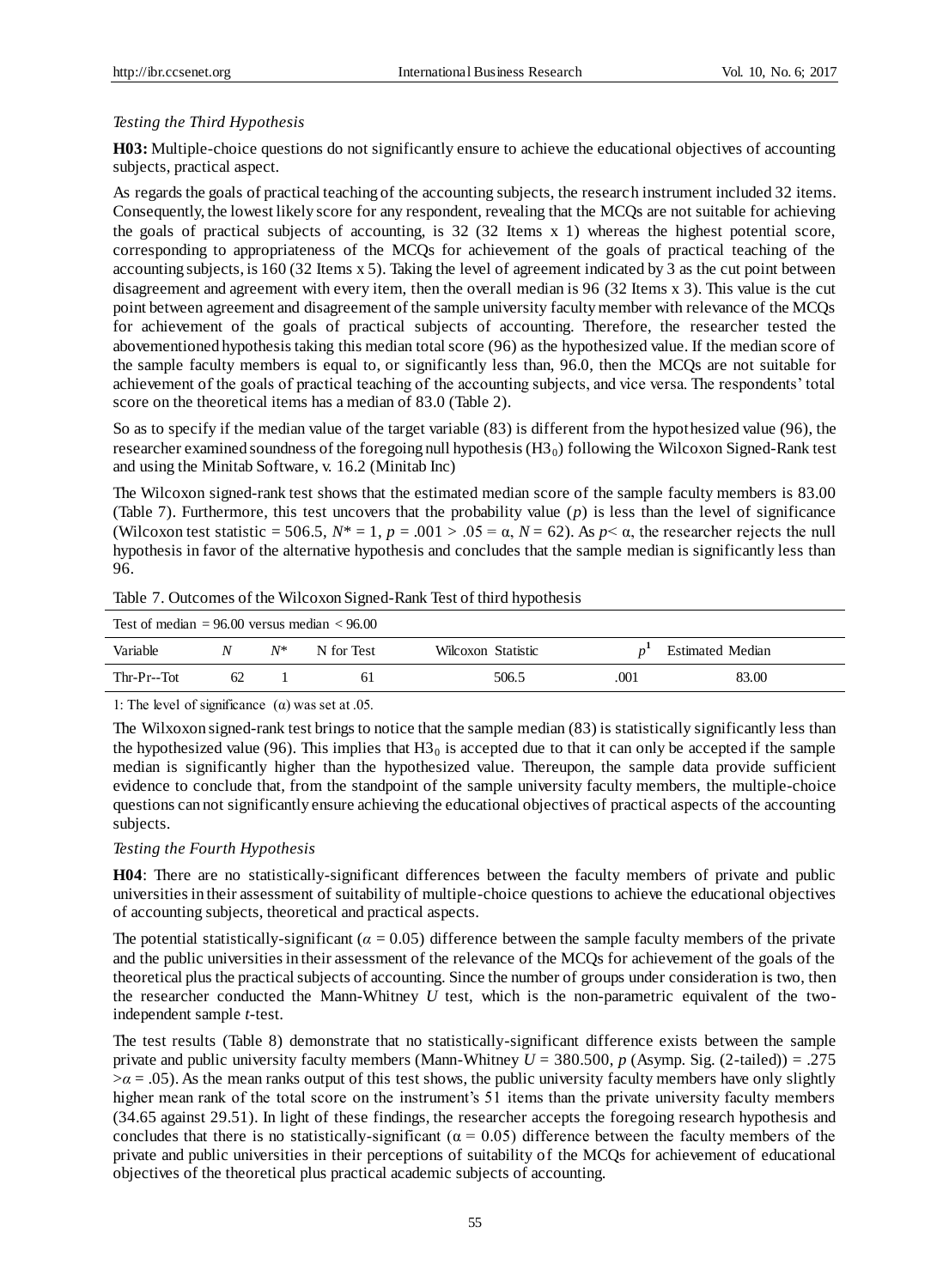| Test statistics <sup>a, b</sup> |          |        |  |
|---------------------------------|----------|--------|--|
| Mann-Whitney U                  | 380.500  |        |  |
| Wilcoxon W                      | 1121.500 |        |  |
| Z                               | $-1.091$ |        |  |
| Asymp. Sig. (2-tailed)          | .275     |        |  |
| <b>Ranks</b>                    |          |        |  |
| Descriptive                     | Private  | Public |  |
| $\boldsymbol{N}$                | 38       | 24     |  |
| Mean Rank                       | 29.51    | 34.65  |  |
| Sum of Ranks                    | 1121.50  | 831.50 |  |

Table 8. Pairwise comparisons between the private and public university faculty members in perception of the ability of the MCQs to achieve the educational objectives of accounting subjects

a. Grouping Variable: University

 $b. N = 62$ 

# *Frequency Distribution Analysis*

In order to identify the aspects of accounting teaching, both theoretical and practical, which the sample faculty members support that the MCQs do achieve the accounting teaching goals through them and those which do not. To this end, the researchers subjected the 51 instrument items to frequency distribution analysis (Table 9).

#### *First*

The largest proportion of the sample university faculty members strongly agreed on that the multiple choice questions are suitable for evaluation the achievement of the educational objectives of accounting subjects in eight aspects. In descending order, these are (Table 9):

1. Differentiating between the types of auditing. (61.3% (Theoretical Aspect)).Furthermore, no one of the sample university faculty members disagreed strongly with this issue.

2. Defining the internal control system and its elements. (59.7% (Theoretical aspect)).

3. Differentiating between the auditing report types and when each type of reports should be prepared. (58.1%(Theoretical aspect)).In addition, no single faculty member strongly disagreed with this aspect.

4. Remembering auditing standards (GAAS). (56.5% (Theoretical aspect)).Moreover, no one of the sample members disagreed strongly this point.

5. Knowing the fundamental concepts of financial accounting (hypotheses; international accounting standards; professional ethics). (53.1% (Theoretical aspect)). Meantime, no sample member disagreed strongly with this aspect.

6. Knowing and understanding the audit risks. (51.6% (Theoretical aspect)).

7. Determining and understanding the stages of the auditing process (planning, applying, etc). (50.0% (Theoretical aspect))

8. Differentiating between the different costs concepts (48.4% (Theoretical aspect)).Meanwhile, no single sample member disagreed strongly with this issue.

# *Second*

A large number of the sample university faculty members agreed on that the MCQs are suitable for evaluation the achievement of the educational objectives of accounting subjects in five aspects. In descending order, these are (Table 9)

1. Ability to recall and distinguish the basic factors of leas accounting contracts and operational contracts according to the International Accounting Standards. (58.1% (Theoretical aspect)).

2. Determining the tax exemptions for the individuals and the companies (56.5% (Theoretical aspect)).

3. Distinguishing between the adjustments of accounting policies, adjustments of accounting estimates and corrections of the accounting errors. (54.8% (Theoretical aspect)).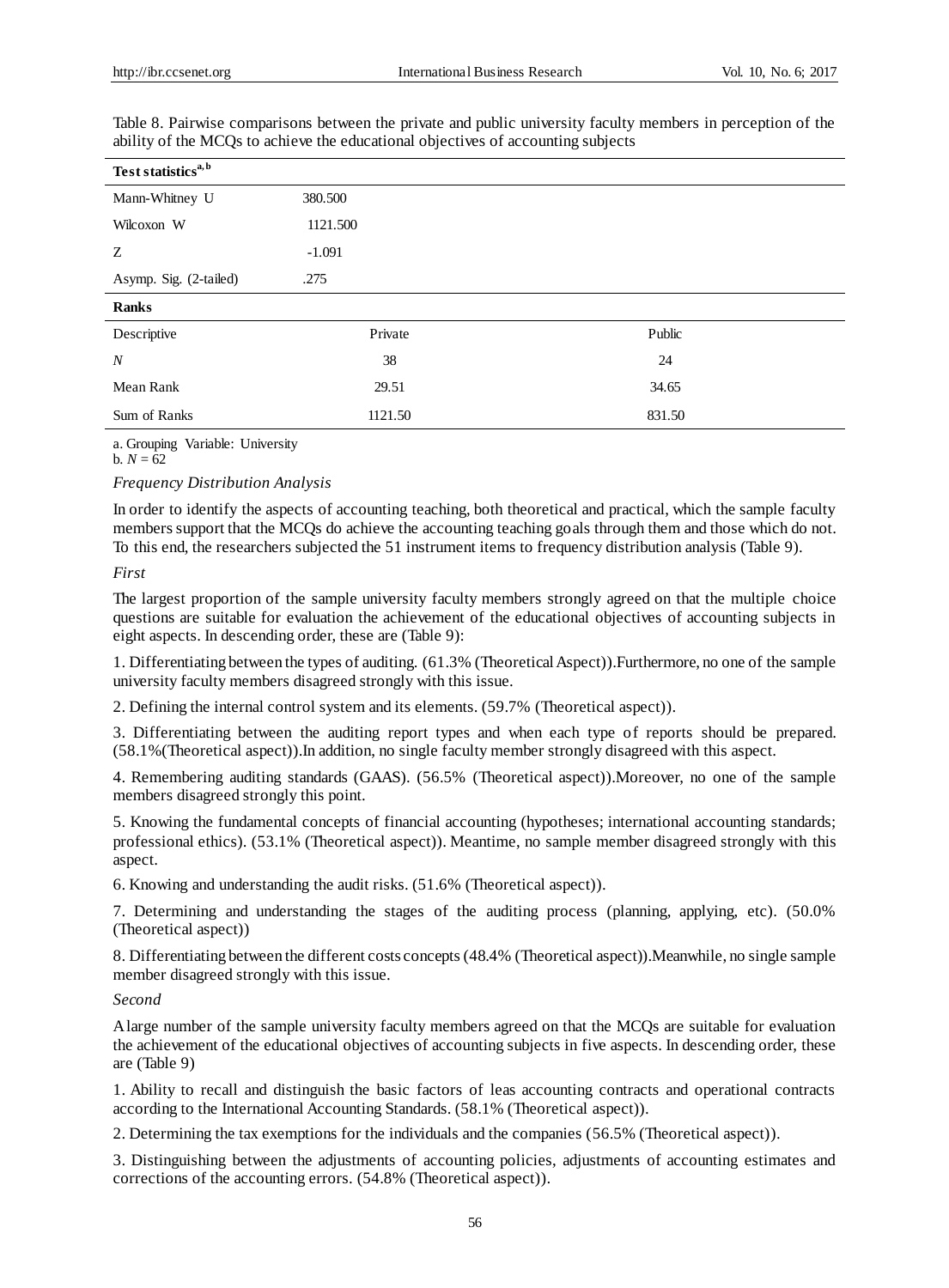4. Being able to specify and classify types of risks whichcompanies may confront in future.(53.2%(Theoretical aspect)).

5. Being able to interpret and justify the management's decision in the differentiation between the differ ent accounting methods (e.g., selection of Accelerateddepreciation method over the Straight line method).

(51.6% (Theoretical aspect)).

Interestingly, all foregoing 12 aspects belong to the theoretical facet of the accounting academic teaching.

*Third*

Almost half of number of the sample university faculty members strongly disagreed with that the MCQs are suitable for evaluation the achievement of the educational objectives of accounting subjects in three aspects, implying that this type of questions is not suitable for achievement of accounting teaching goals. These aspects are (Table 9):

1. Ability to prepare all types of financial statements. (54.8% (Practical Aspect)).

2. Using other necessary technological skills which are useful in current working environment (WinWord, PowerPoint, etc.). (50.0% (Practical Aspect)).

3. Using the computer to prepare a database (Access). (48.4% (Practical Aspect)).

*Fourth*

About half of the sample university faculty members disagreed with that the MCQs are suitable for evaluation the achievement of the educational objectives of accounting subjects in four aspects, implying that this type of questions is not suitable for achievement of the accounting teaching goals. These aspects are (Table 9):

1. Expressing opinion about the company's actual performance and make comparison between budgets and actual results. (50.0% (Practical Aspect)).

2. Being able to measure the standard deviations and prepare performance reports.(48.4% (Practical Aspect)).

3. Preparing tax declaration for the individuals and companies. (48.4% (Practical Aspect)).

*Fifth*

For all the 51 examined issues, the proportions of the sample university faculty members who did not know the suitability of MCQs for the achievement of the educational objectives of accounting subjects were very low (Table 9), much less than 10.0%, except in one case (Using computer software for enterprise resource planning (ERP). (11.3%). This is much expected knowing that the sample members are all specialized and highlyqualified academics, who, additionally, have generally appreciable experience in teaching accounting subjects.

Table 9. Items frequency distribution analysis

Level of Agreement  $a, b$ 

| Statement                                                                                                                                                                    |      | 2         | 3   | 4<br>5      |
|------------------------------------------------------------------------------------------------------------------------------------------------------------------------------|------|-----------|-----|-------------|
| of<br>Knowing<br>fundamental<br>financial<br>the<br>accounting<br>concepts<br>1 (hypotheses; international accounting standards; professional ethics).                       | 0.0  | 9.7       | 0.0 | 32.353.1    |
| Recalling basic steps of accounting cycle (analysis the recording process, journalising<br>2 and balancing the accounts and posting to the Ledger; preparing trail balance). | 32.3 | 38.7      | 1.6 | 19.4 8.1    |
| Applying the steps of accounting cycle (analysis the recording process, journalizing and<br>3 balancing the accounts and posting to the Ledger; preparing trail balance).    | 38.7 | 38.7      | 1.6 | $14.5\,6.5$ |
| $4$ Applying types of depreciations of fixed assets and ability to make comparison between 17.7                                                                              |      | 36.5      | 3.2 | 37.1 6.5    |
| 5 Knowing how to record the adjusting entries.                                                                                                                               |      | 30.6 38.7 | 1.6 | 21.0 8.1    |
| 6 Ability to prepare all types of financial statements.                                                                                                                      |      | 54.8 25.8 | 3.2 | 11.3 4.8    |
| Ability to recall and distinguish the basic factors of leas accounting contracts and<br>7 operational contracts according to the International Accounting Standards.         | 1.6  | 17.7      | 6.5 | 58.116.1    |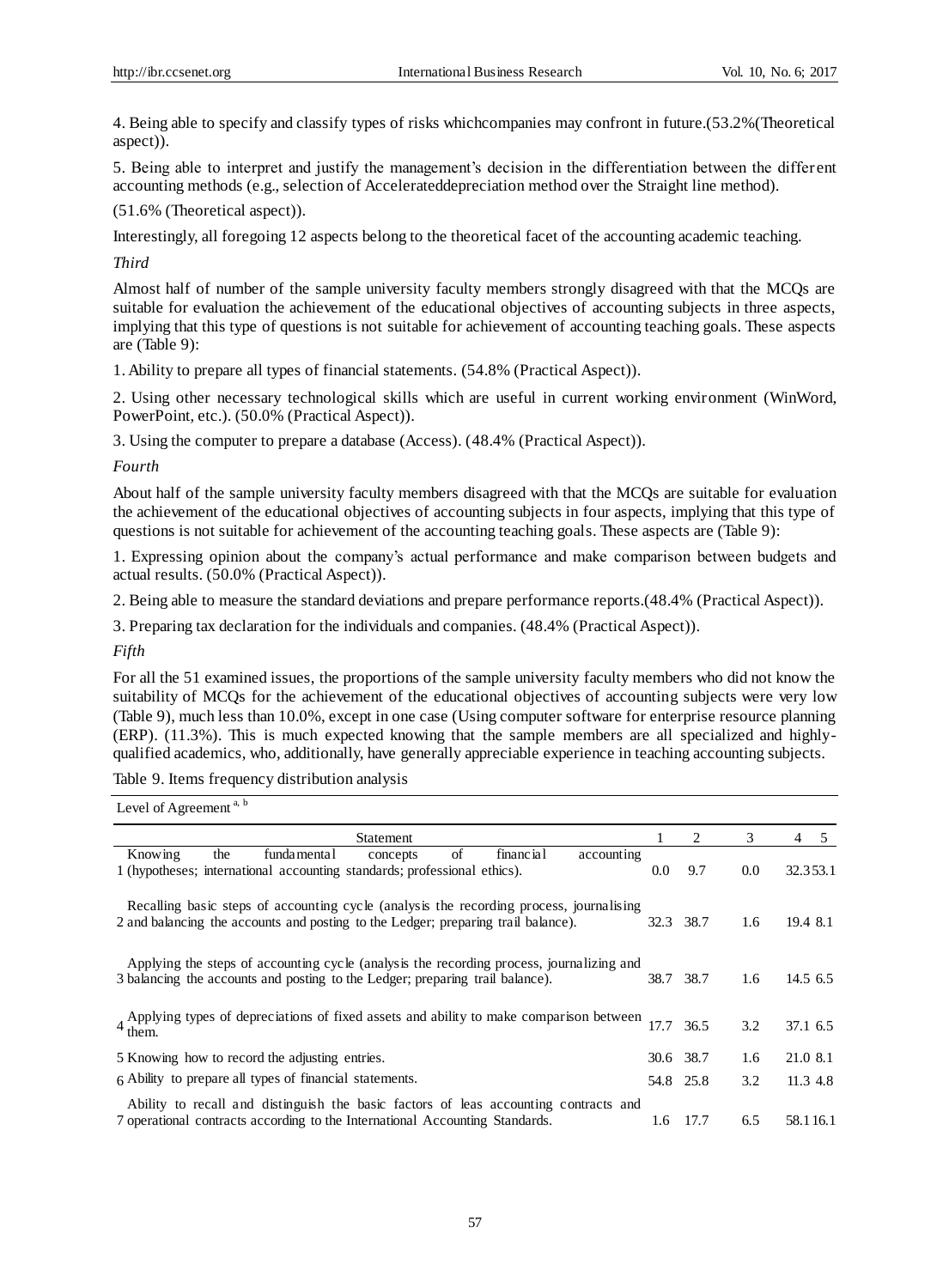| Identify the recording processing of the leas accounting contracts and financial operation<br>8 contracts according to the International Accounting Standards.                                                          |           | 16.1 32.3 | 8.1 | 29.014.5  |
|-------------------------------------------------------------------------------------------------------------------------------------------------------------------------------------------------------------------------|-----------|-----------|-----|-----------|
| <sub>9</sub> Knowing how to use the retail/instalment sale method and revenue recognition.                                                                                                                              | 9.7       | 36.5      | 4.8 | 33.916.1  |
| 10 <sup>D</sup> istinguishing between the adjustments of accounting policies, adjustments of<br>accounting estimates and corrections of the accounting errors.                                                          | 8.1       | 17.7      | 3.2 | 54.816.1  |
| Knowing way of adjustments accounting policies and adjustments of accounting<br>Il estimates and corrections of the accounting errors.                                                                                  |           | 14.5 29.0 | 4.8 | 40.3 11.3 |
| Knowing how to present and disclose the adjustments in<br>accounting methods.<br>12 adjustments in accounting principles, and corrections of accounting errors.                                                         | 9.7       | 27.4      | 4.8 | 45.212.9  |
| 13 Calculating and disclosing the earnings per share.                                                                                                                                                                   | 14.5      | 32.3      | 3.2 | 35.514.5  |
| 14 Using ready accounting software for applying the whole accounting cycle                                                                                                                                              | 40.3      | 35.6      | 6.5 | 12.9 4.8  |
| 15 Using the computer (Excel program) in calculating the depreciations.                                                                                                                                                 |           | 43.5 29.0 | 4.8 | 14.5 8.1  |
| Being able to interpret and justify the management's decision in the differentiation<br>16. between the different accounting methods                                                                                    | 4.8       | 22.6      | 1.6 | 51.619.4  |
| (e.g., selection of Accelerateddepreciation method over the Straight line method).                                                                                                                                      |           |           |     |           |
| Being able to study and analyze the financial situation of the company and to compare it<br>17 other companies in the same segment.                                                                                     | 9.7       | 30.6      | 6.5 | 43.5 9.7  |
| Being able to give opinion on a certain case study through selection and application of a<br>18 <sup>s</sup> utilible solution for financial problems that the company faces (e.g., internal or external<br>financing). | 6.5       | 24.2      | 6.5 | 45.217.7  |
| 19 Being able to specify and classify types of risks whichcompanies may confront in future.                                                                                                                             | 1.6       | 11.3      | 6.5 | 53.227.4  |
| Being able to analyze and understand the project risks concept through the use of the<br>20 financial analysis tools.                                                                                                   | 9.7       | 40.3      | 0.0 | 40.3 9.7  |
| Ability to understand and explain the disadvantages and advantages of each accounting<br>21 process.                                                                                                                    | 6.5       | 25.8      | 3.2 | 45.219.4  |
| 22 Ability to use the Excel program in financial analysis.                                                                                                                                                              | 33.9      | 41.9      | 4.8 | 11.3 8.1  |
| 23 Differentiating between the different cost concepts.                                                                                                                                                                 | 0.0       | 4.8       | 1.6 | 45.248.4  |
| $24$ Applying the manufacturing overheads cost and distribution methods (ABC).                                                                                                                                          |           | 12.9 29.0 | 3.2 | 32.322.6  |
| Understanding the advantages and disadvantages of manufacturing overheads cost<br>$25$ distribution methods (ABC).                                                                                                      | 6.5       | 21.0      | 1.6 | 46.324.2  |
| Being able to analyze the relationships between the cost, volume of sales, and profit<br>$26$ <sub>(C-V-P)</sub> .                                                                                                      | 1.6       | 14.5      | 3.2 | 38.741.9  |
| Measuring the product cost using the Jop-order costing systems<br>$27$ or process costing system.                                                                                                                       | 17.7      | 33.9      | 3.2 | 29.016.1  |
| 28Using the standard costs in evaluation the performance of projects.                                                                                                                                                   | 12.9      | 30.6      | 6.5 | 40.3 9.7  |
| 29 Preparing budgetary planning for project.                                                                                                                                                                            |           | 41.9 43.5 | 1.6 | 9.7 3.2   |
| 30 Being able to measure the standard deviations and prepare performance reports.                                                                                                                                       |           | 21.0 48.4 | 6.5 | 17.7 6.5  |
| Being able to analysis the break-even point for the project and prepare the income<br>31 statement.                                                                                                                     | 27.4 48.4 |           | 3.2 | 11.3 9.7  |
| Expressing opinion about the company's actual performance and make comparison<br>32between budgets and actual results.                                                                                                  |           | 11.3 50.0 | 1.6 | 27.4 9.7  |
| Using the computer in preparing discretionary budgets and analyzing the standard<br>33 deviations.                                                                                                                      | 41.9 30.6 |           | 1.6 | 17.7 8.1  |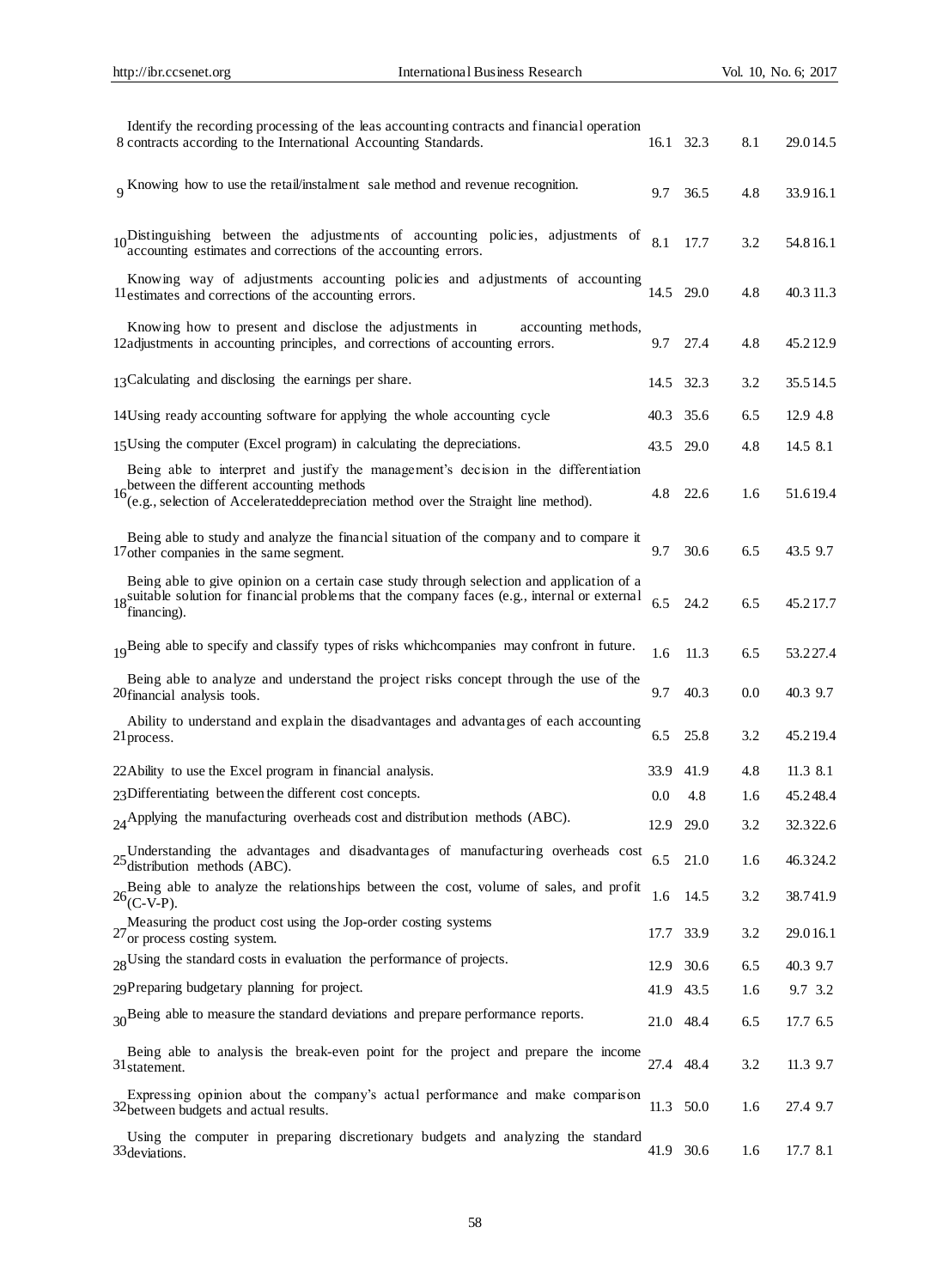| 34 Knowing and understanding the audit risks.                                                                                                           | 1.6  | 11.3 | 4.8  | 30.651.6 |
|---------------------------------------------------------------------------------------------------------------------------------------------------------|------|------|------|----------|
| 35 Remembering auditing standards (GAAS).                                                                                                               | 0.0  | 3.2  | 3.2  | 37.156.5 |
| 36Defining the internal control system and its elements.                                                                                                | 1.6  | 6.5  | 3.2  | 29.059.7 |
| Determining and understanding the stages of the auditing process (planning, applying,<br>$37$ <sub>etc</sub> ).                                         | 1.6  | 9.7  | 6.5  | 32.350.0 |
| 38Differentiating between the types of auditing.                                                                                                        | 0.0  | 1.6  | 1.6  | 35.561.3 |
| 39 Differentiating between the auditing report types and when each type of reports should be<br>39 prepared<br>'prepared.                               | 0.0  | 3.2  | 4.8  | 33.958.1 |
| $_{40}$ Determining the tax exemptions for the individuals and companies.                                                                               | 0.0  | 12.9 | 8.1  | 56.522.6 |
| 41 Identifying the tax law for the individuals and companies.                                                                                           | 0.0  | 9.7  | 6.5  | 43.540.3 |
| 42 Preparing tax declaration for the individuals and companies.                                                                                         | 17.7 | 48.4 | 6.5  | 22.6 4.8 |
| 43 Using the computer in preparation of tax declaration.                                                                                                | 38.7 | 37.1 | 6.5  | 11.3 6.5 |
| Knowing how to use the documentation methods (document flow maps/charts) and<br>44 evaluating the internal control system.                              | 8.1  | 30.6 | 9.7  | 37.114.5 |
| Knowing how to prevent and discover mistakes in operation of computerized information<br>45 system, fraud, and deception.                               | 3.2  | 29.0 | 4.8  | 43.519.4 |
| 46 <sup>K</sup> Knowing the internal control concepts which prevent the error before it occurs.                                                         | 0.0  | 22.6 | 3.2  | 38.735.5 |
| 47 Using the computer in developing electronic tables (Excel).                                                                                          | 37.1 | 40.3 | 6.5  | 11.3 4.8 |
| 48 Using the computer to prepare a database (Access).                                                                                                   | 48.4 | 30.6 | 6.5  | 6.5 8.1  |
| 49 Using computer software for enterprise resource planning (ERP).                                                                                      | 30.6 | 35.5 | 11.3 | 9.7 12.9 |
| Using other necessary technological skills which are useful in current working<br>50environment (WinWord, PowerPoint, etc.).                            | 50.0 | 25.8 | 3.2  | 12.9 8.1 |
| Studying practical cases to show how the companies can benefit from tax exemptions and<br>51 the governmental concessions (site, specialization, etc.). | 9.7  | 17.7 | 9.7  | 43.519.4 |

# **4. Results and Recommendations**

#### *4.1 Results*

In light of data analysis and hypotheses testing, it's obvious that faculty members in universities use MCQs as a tool to assess the deep understanding and level of knowledge among students of accounting specialization exams. Analysis reveals that, sample university faculty members agree that the MCQs cannot significantly ensure the ability in achieving the educational objectives related to the theoretical and practical aspects in accounting subjects, furthermore there is no significant difference between the faculty members of private and public universities in their perceptions of non- suitability of MCQs in order to reach the goals of educational objectives.

Nonetheless, faculty members still use MCQs in exams of accounting subjects**.** In addition the Ministry of Higher Education focused on setting special instructions for knowledge field of accounting specialization in general but did not give enough concern about the educational objectives for each field, which usually covers the personal, functional and administrative aspects for the students in accounting specialization as in the case of the general framework of the basic skills (competencies-qualifications).

#### *4.2 Recommendations*

Its recommended that there is need to re-consider the necessity to use essay questions in university exams in order to test students' practical abilities regarding accounting specialization, which is considered as the best of all to assess the cognitive level of student understanding and In-depth learning, furthermore, to insure measurement of comprehension, analysis, structure and assembly, especially the purpose of evaluation process in respect to test the student ability to reach to the correct information.

MCQs may be used in university exams to test the student's theoretical and practical abilities and to evaluate the general matters related to educational subject, taking into consideration the following points when using this type of questions to get the best results:

1. Questions should be prepared in a precisely, carefully and pretested manner,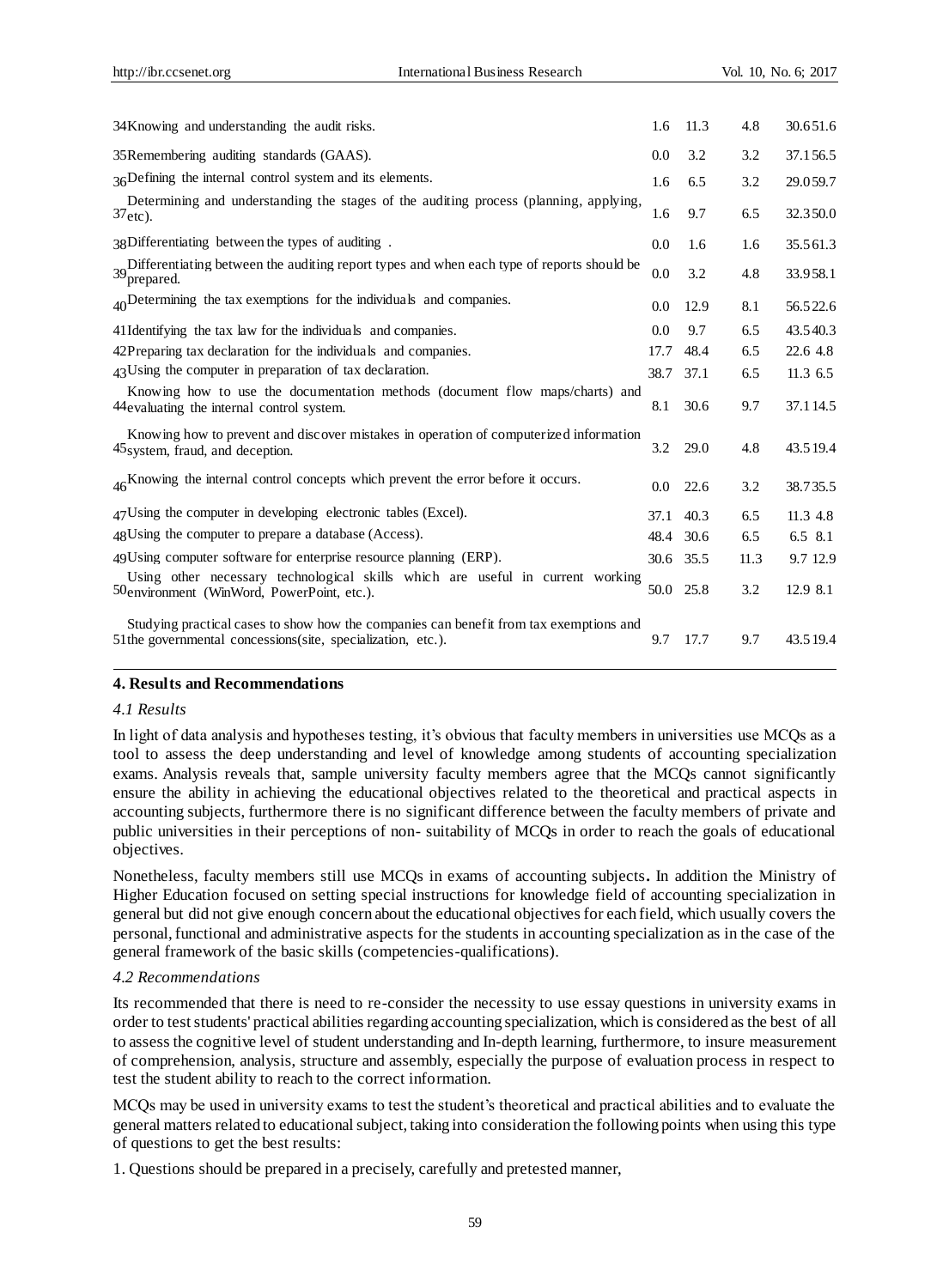2. Questions should be built serially and identically according to the sequence of educational subject that has been taught to cover a wider range of educational subject in order to help students to call memory and restore the information.

3. Questions should be started typically with the easiest questions then to be stepped gradually to the most difficult in order to build the self-confidence for the student.

4. Preparation of different models to reduce deceiving attempts, whether by using different questions or by using a different order of questions in each model.

5. Building a question bank of multiple-choice questions for each educational subject.

6. The Ministry of Higher Education in Jordan has to be guided by the general framework of basic skills and develop a special instructions with regards to accounting specialization to include a special educational objectives, which covers the personal, functional and administrative side for the accounting students as well as the field of cognitive side which is allocated generally to accounting specialization.

7. The need to generalize this study to include:

i. Learning and vocational training.

ii. Teaching in various stages, under graduation education and post graduation academic stages such as Master and PhD.

iii. Non-accounting courses that are taught within the syllabus of accounting specialization.

### **References**

- Accreditation and Quality Assurance Commission for Higher Education Institutions [HEAC]. (2007).*Amendment No.* (2010/5/32) *Date* (18/2/2010). Retrieved from http://www.heac.org.jo
- AICPA. (1999). Core Competency Framework & Educational Competency Assessment, Retrieved fro[mhttp://www.aicpa.org](http://www.aicpa.org/interestareas/accountingeducation/resources/pages/corecompetency.aspx)
- Ali, S. H., Carr, P. A., & Ruit, K. G. (2016).Validity and Reliability of Scores Obtained on Multiple-ChoiceQuestions: Why Functioning Distractors Matter, *Journal of the Scholarship of Teaching and Learning,16*(1), 1-14.https://doi.org/10.14434/josotl.v16i1.19106
- Balch, W. R. (1989). Item order affects performance on multiple-choice exams. *Teaching of psychology Journal*, *16*(2), 75-77. https://doi.org/10.1207/s15328023top1602\_9
- Bible, L., Simkin, M. G., & Kuechler, W. L. (2007). Using of multiple-choice tests to evaluate students understanding of accounting, *An International Journal*, *17(*1).
- Bloom, B. E. (1964)*. Taxonomy of education objectives*. New York: David McKay.
- Bridgeman, Brent and Charles Lewis. (1994). The relationship of essay and multiple-choice scores with grades in college courses. *Journal of Educational Measurement, 31*(1), 37-50. https://doi.org/10.1111/j.1745-3984.1994.tb00433.x
- Buckles, S., & Siegfried, J. (2006).Using multiple-choice questions to evaluate in-depth learning of economics. *The journal of Economic Education*, *37*(1), 48-57. https://doi.org/10.3200/JECE.37.1.48-57
- Cronbach, L. (1970). Essentials of Psychology Testing.Harper & Row, New York, USA.
- Gul, F., Teoh, H. Y., & Shannon, R. (1992). Cognitive style as a factor in accounting students performing on multiple choice examination. Accounting Education: *An International Journal*, *1*(4), 311-319.https://doi.org/10.1080/09639289200000048
- Hinton, P. R., Brownlow, C., McMurvay, I., & Cozens, B. (2004). SPSS explained, East Sussex, England: Routledge Inc.
- IAESB International Accounting Education Standards Board, IES 3, Professional Skills and General Education. (2011). http://www.ifac.org
- Kaiser, H. F. (1960). The application of electronic computers to factor analysis.*Educational and Psychological Measurement, 20*(1), 141-151. https://doi.org/10.1177/001316446002000116
- Kim, S., Spielberg, F., Mauksch, L., Farber, S., Duong, C., Fitch, W., & Greer, T. (2009). Comparing narrative and multiple-choice formats in online communication skill assessment.*Journal of Medical Education*, *43*(6), 533-541. https://doi.org/10.1111/j.1365-2923.2009.03368.x